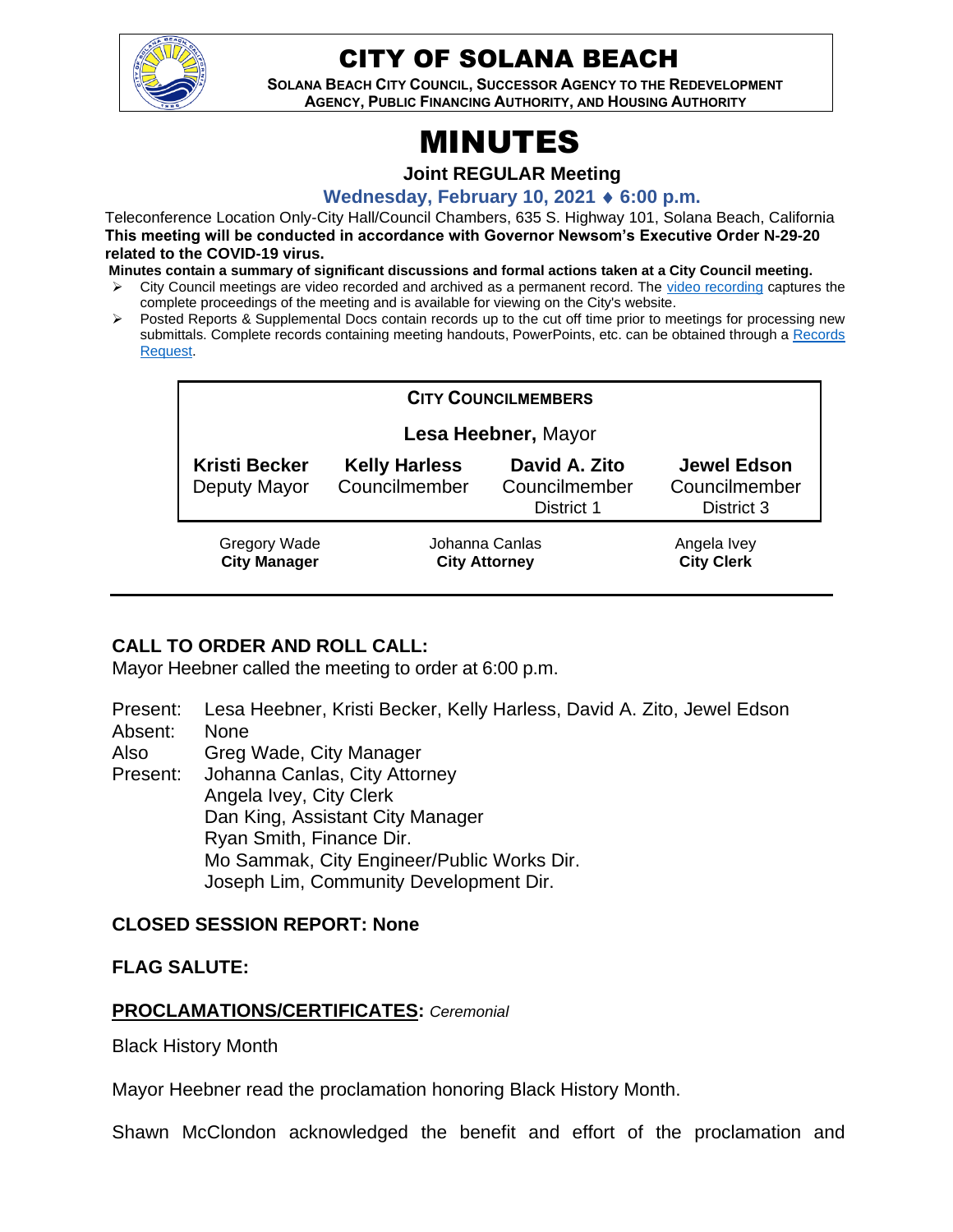encouraged taking steps on this complicated issue that requires consistent, and committed long-term actions.

#### **APPROVAL OF AGENDA:**

**Motion:** Moved by Councilmember Edson and second by Councilmember Zito to approve. **Approved 5/0.** Ayes: Heebner, Becker, Harless, Zito, Edson. Noes: None. Motion carried unanimously.

#### **ORAL COMMUNICATIONS:**

*Note to Public: Refer to Public Participation for information on how to submit public comment.*  This portion of the agenda provides an opportunity for members of the public to address the City Council on items relating to City business and not appearing on today's agenda by having submitted written comments for the record to be filed with the record or by registering to join the virtual meeting online to speak live, per the Public Participation instructions on the Agenda.

Comments relating to items on this evening's agenda are taken at the time the items are heard. Pursuant to the Brown Act, no action shall be taken by the City Council on public comment items. Council may refer items to the City Manager for placement on a future agenda. The maximum time allotted for each speaker is THREE MINUTES (SBMC 2.04.190).

Becky Rapp spoke about Supervisor Desmond's efforts with the 'Let Them Play' initiative, this difficult time of isolation for youth due to COVID, the increase of marijuana use among teens, the lack of physical activity, that all teens cannot afford to travel with the club teams to play sports, and acknowledged Solana Beach's forward thinking on clean air tobacco policies.

#### **COUNCIL COMMUNITY ANNOUNCEMENTS / COMMENTARY:**

*An opportunity for City Council to make brief announcements or report on their activities. These items are not agendized for official City business with no action or substantive discussion.* 

#### **A. CONSENT CALENDAR:** (Action Items) (A.1. - A.5.)

*Note to Public: Refer to Public Participation for information on how to submit public comment.*  Items listed on the Consent Calendar are to be acted in a single action of the City Council unless pulled for discussion.

Any member of the public may address the City Council on an item of concern by submitting written correspondence for the record to be filed with the record or by registering to join the virtual meeting online to speak live, per the Public Participation instructions on the Agenda. The maximum time allotted for each speaker is THREE MINUTES (SBMC 2.04.190).

Those items removed from the Consent Calendar by a member of the Council will be trailed to the end of the agenda, while Consent Calendar items removed by the public will be discussed immediately after approval of the Consent Calendar.

# **A.1. Minutes of the City Council.**

Recommendation: That the City Council

1. Approve the Minutes of the January 13, 2021 City Council meetings. Approved Minutes [http://www.ci.solana-beach.ca.us/index.asp?SEC=F0F1200D-21C6-4A88-8AE1-0BC07C1A81A7&Type=B\\_BASIC](http://www.ci.solana-beach.ca.us/index.asp?SEC=F0F1200D-21C6-4A88-8AE1-0BC07C1A81A7&Type=B_BASIC)

**Motion:** Moved by Councilmember Harless and second by Deputy Mayor Becker to approve. **Approved 5/0.** Ayes: Heebner, Becker, Harless, Zito, Edson. Noes: None. Motion carried unanimously.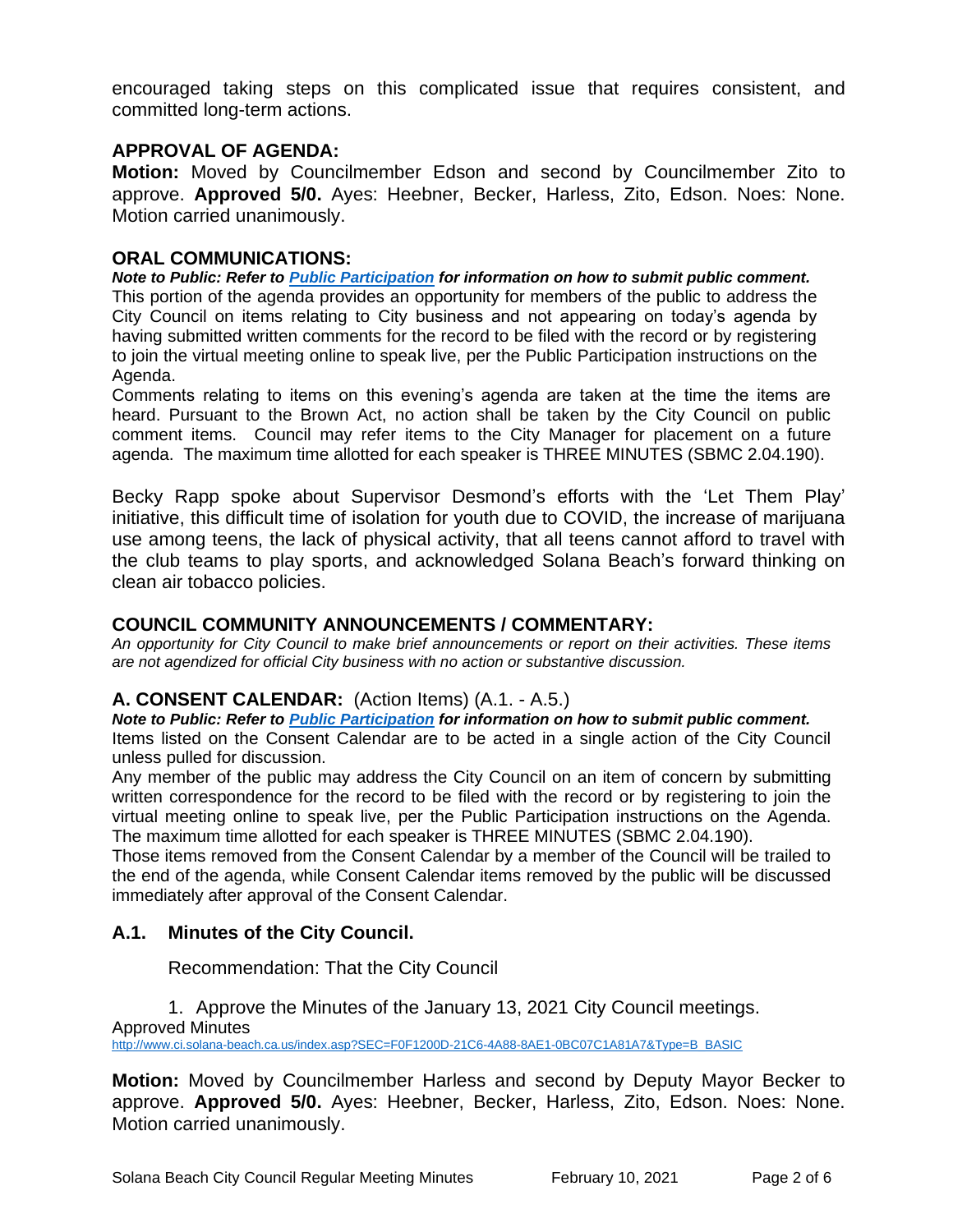#### **A.2. Register Of Demands.** (File 0300-30)

Recommendation: That the City Council

1. Ratify the list of demands for January 9, 2021 – January 22, 2021.

#### [Item A.2. Report \(click here\)](https://solanabeach.govoffice3.com/vertical/Sites/%7B840804C2-F869-4904-9AE3-720581350CE7%7D/uploads/Item_A.2._Report_(click_here)_2-10-21_-_O.pdf)

*Posted Reports & Supplemental Docs contain records up to the cut off time, prior to the start of the meeting, for processing new submittals. The final official record containing handouts, PowerPoints, etc. can be obtained through a Records Request to the City Clerk's Office.*

**Motion:** Moved by Councilmember Harless and second by Deputy Mayor Becker to approve. **Approved 5/0.** Ayes: Heebner, Becker, Harless, Zito, Edson. Noes: None. Motion carried unanimously.

#### **A.3. General Fund Budget Adjustments for Fiscal Year 2020/21.** (File 0330-30)

Recommendation: That the City Council

1. Receive the report listing changes made to the Fiscal Year 2020/21 General Fund Adopted Budget.

[Item A.3. Report \(click here\)](https://solanabeach.govoffice3.com/vertical/Sites/%7B840804C2-F869-4904-9AE3-720581350CE7%7D/uploads/Item_A.3._Report_(click_here)_2-10-21_-_O.pdf)

*Posted Reports & Supplemental Docs contain records up to the cut off time, prior to the start of the meeting, for processing new submittals. The final official record containing handouts, PowerPoints, etc. can be obtained through a Records Request to the City Clerk's Office.*

**Motion:** Moved by Councilmember Harless and second by Deputy Mayor Becker to approve. **Approved 5/0.** Ayes: Heebner, Becker, Harless, Zito, Edson. Noes: None. Motion carried unanimously.

#### **A.4. Coronavirus Emergency Paid Sick Leave Extension.** (File 0520-00)

Recommendation: That the City Council

1. Approve **Resolution 2021-014** adopting the side letter agreements with Solana Beach Firefighters' Association (SBFA), Marine Safety Employee Group and the Public Works employees.

[Item A.4. Report \(click here\)](https://solanabeach.govoffice3.com/vertical/Sites/%7B840804C2-F869-4904-9AE3-720581350CE7%7D/uploads/Item_A.4._Report_(click_here)_2-10-21_-_O.pdf)

**Motion:** Moved by Councilmember Harless and second by Deputy Mayor Becker to approve. **Approved 5/0.** Ayes: Heebner, Becker, Harless, Zito, Edson. Noes: None. Motion carried unanimously.

# **A.5. Emergency Services' Order 2021-002 Lifting the Suspension of Temporary Use Permits (TUPs) during the State Regional Stay at Home Order or County Public Health Order and Conditioning All Issued TUPs to Comply with Applicable Public Health Orders.** (File 0230-10)

Recommendation: That the City Council

*Posted Reports & Supplemental Docs contain records up to the cut off time, prior to the start of the meeting, for processing new submittals. The final official record containing handouts, PowerPoints, etc. can be obtained through a Records Request to the City Clerk's Office.*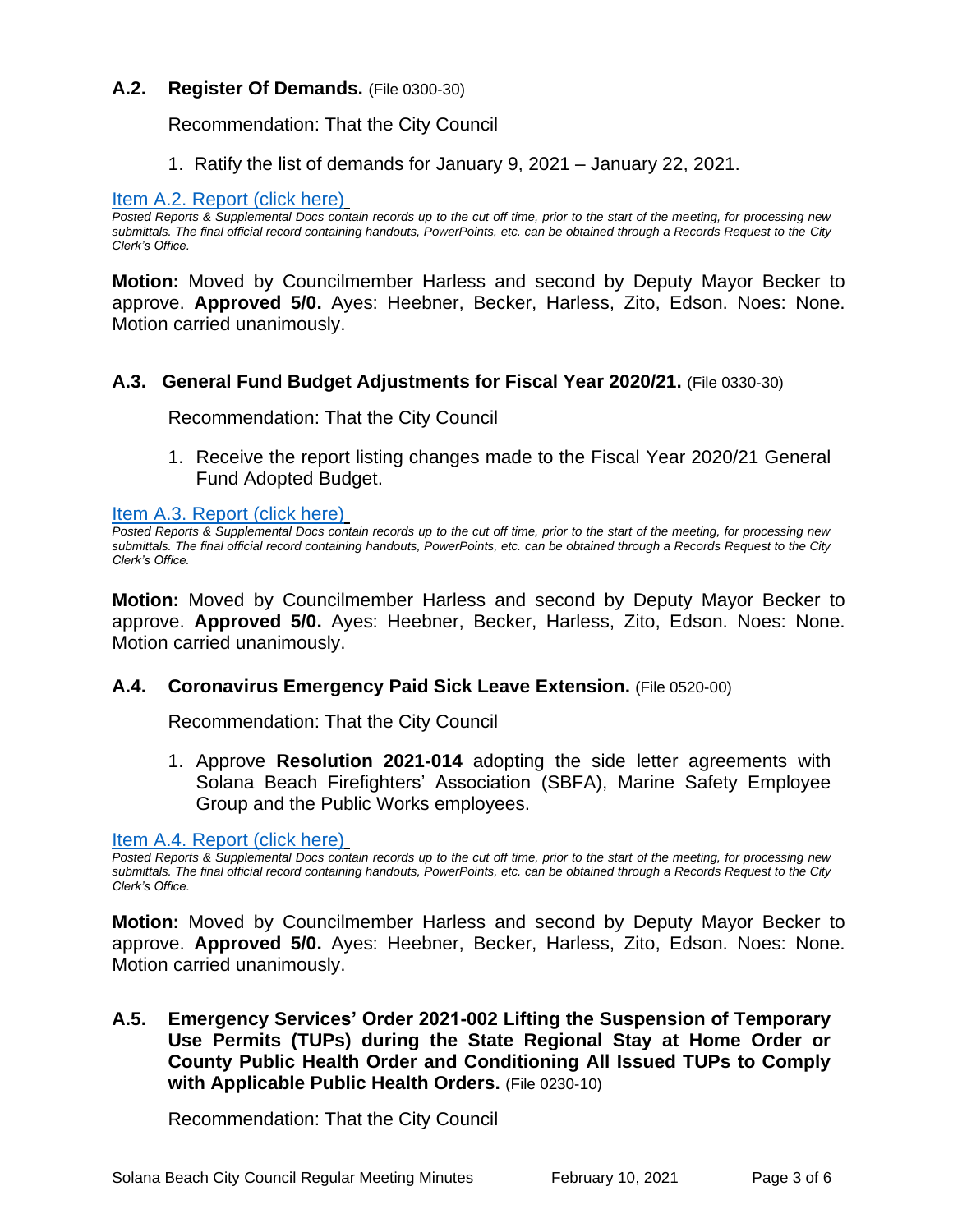#### 1. Adopt **Resolution 2021-023**, ratifying and confirming Emergency Order 2021-002.

#### [Item A.5. Report \(click here\)](https://solanabeach.govoffice3.com/vertical/Sites/%7B840804C2-F869-4904-9AE3-720581350CE7%7D/uploads/Item_A.5._Report_(click_here)_02-10-21_-_O.pdf)

*Posted Reports & Supplemental Docs contain records up to the cut off time, prior to the start of the meeting, for processing new submittals. The final official record containing handouts, PowerPoints, etc. can be obtained through a Records Request to the City Clerk's Office.*

**Motion:** Moved by Councilmember Harless and second by Deputy Mayor Becker to approve. **Approved 5/0.** Ayes: Heebner, Becker, Harless, Zito, Edson. Noes: None. Motion carried unanimously.

#### **B. PUBLIC HEARINGS:** (B.1.)

*Note to Public: Refer to Public Participation for information on how to submit public comment.* 

Any member of the public may address the City Council on an item of concern by submitting written correspondence for the record to be filed with the record or by registering to join the virtual meeting online to speak live, per the Public Participation instructions on the Agenda. The maximum time allotted for each speaker is THREE MINUTES (SBMC 2.04.190).

An applicant or designee(s) for a private development/business project, for which the public hearing is being held, is allotted a total of fifteen minutes to speak, as per SBMC 2.04.210. A portion of the fifteen minutes may be saved to respond to those who speak in opposition. All other speakers have three minutes each.

After considering all of the evidence, including written materials and oral testimony, the City Council must make a decision supported by findings and the findings must be supported by substantial evidence in the record.

#### **B.1. Public Hearing: 840 Avocado Place, Applicant: Morrison, Case DRP20- 004/SDP20-008.** (File 0600-40)

The proposed project meets the minimum zoning requirements under the SBMC, may be found to be consistent with the General Plan and may be found, as conditioned, to meet the discretionary findings required as discussed in this report to approve a DRP and administratively issue a SDP. Therefore, Staff recommends that the City Council:

- 1. Conduct the Public Hearing: Open the Public Hearing, Report Council Disclosures, Receive Public Testimony, and Close the Public Hearing.
- 2. Find the project exempt from the California Environmental Quality Act pursuant to Section 15303 of the State CEQA Guidelines; and
- 3. If the City Council makes the requisite findings and approves the project, adopt **Resolution 2021-017** conditionally approving a DRP and an administrative SDP to construct a new two-story, single-family residence with an attached three-car garage and perform associated site improvements on a vacant lot at 840 Avocado Place, Solana Beach.

[Item B.1. Report \(click here\)](https://solanabeach.govoffice3.com/vertical/Sites/%7B840804C2-F869-4904-9AE3-720581350CE7%7D/uploads/Item_B.1._Report_(click_here)_2-10-21._-_O.pdf)

[Item B.1. Supplemental Docs \(updated 2-9-21\)](https://solanabeach.govoffice3.com/vertical/Sites/%7B840804C2-F869-4904-9AE3-720581350CE7%7D/uploads/Item_B.1._Supplemental_Docs_(upd._2-8-21)_-_O.pdf)

Katie Benson, Sr. Planner, presented a PowerPoint (on file)

Mayor Heebner opened the public hearing.

*Posted Reports & Supplemental Docs contain records up to the cut off time, prior to the start of the meeting, for processing new submittals. The final official record containing handouts, PowerPoints, etc. can be obtained through a Records Request to the City Clerk's Office.*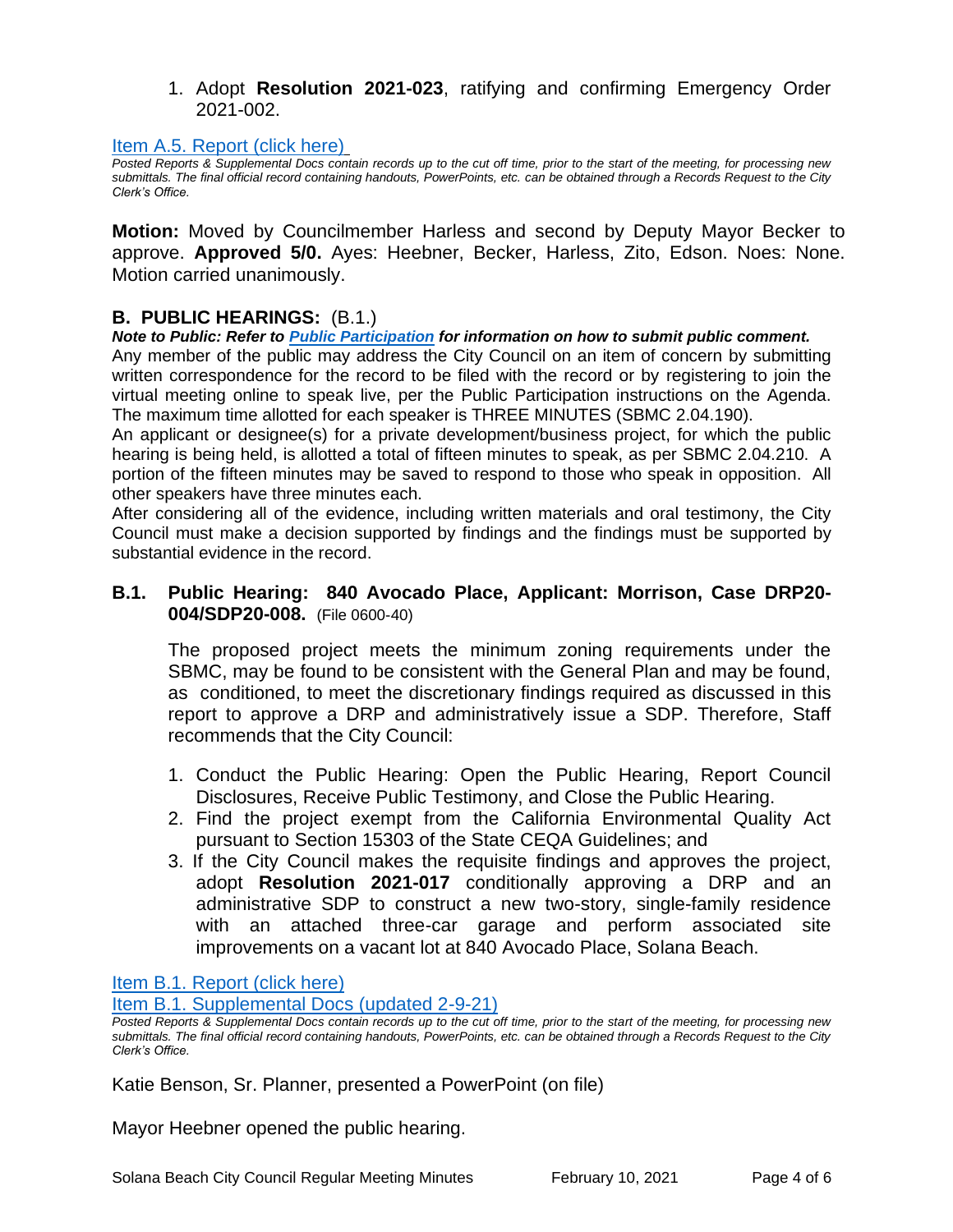Council disclosures.

Will Morrison, applicant, spoke about the progress with Staff and that they would be moving to Solana Beach from Del Mar.

Mark Gross, architect, appreciated the time working with the City.

Council and Mark Gross, architect, discussed that they sent plans to neighbors early before erecting story poles and were successful in working with the neighbors to preserve views.

Council and Joe Dodd, landscape architect, discussed considering vegetation with lower heights than may have been noted on the landscape plans and the type of trees flanking the front driveway.

**Motion:** Moved by Councilmember Edson and second by Councilmember Zito to close the public hearing. **Approved 5/0.** Ayes: Heebner, Becker, Harless, Zito, Edson. Noes: None. Motion carried unanimously.

**Motion:** Moved by Councilmember Zito and second by Deputy Mayor Becker to approved Staff recommendations. **Approved 5/0.** Ayes: Heebner, Becker, Harless, Zito, Edson. Noes: None. Motion carried unanimously.

# **C. STAFF REPORTS: (C.1. – C.2.)**

*Note to Public: Refer to Public Participation for information on how to submit public comment.*  Any member of the public may address the City Council on an item of concern by submitting written correspondence for the record to be filed with the record or by registering to join the virtual meeting online to speak live, per the Public Participation instructions on the Agenda. The maximum time allotted for each speaker is THREE MINUTES (SBMC 2.04.190).

**C.1.** This Item # intentionally left blank.

# **C.2. Community Grant Program Fiscal Year 2021/22 and Extension of the Community Grant Program FY 2020/21.** (File 0330-25)

Recommendation: That the City Council

- 1. Approve **Resolution 2021-015** authorizing the FY 2021/22 Community Grant Program.
- 2. Consider approval of **Resolution 2021-016** authorizing an extension of the FY 2020/21 Community Grant Program.

Item [C.2. Report \(click here\)](https://solanabeach.govoffice3.com/vertical/Sites/%7B840804C2-F869-4904-9AE3-720581350CE7%7D/uploads/Item_C.2._Report_(click_here)_2-10-21_-_O.pdf) 

*Posted Reports & Supplemental Docs contain records up to the cut off time, prior to the start of the meeting, for processing new submittals. The final official record containing handouts, PowerPoints, etc. can be obtained through a Records Request to the City Clerk's Office.*

Dan King, Assistant City Manager, presented the PowerPoint (on file).

Council and Staff discussed that 5 of the 10 awarded applicants who responded to Staff had not been able to use their funds due to COVID and would desire an extension, whether an additional extension would be needed in December or a repurposing of